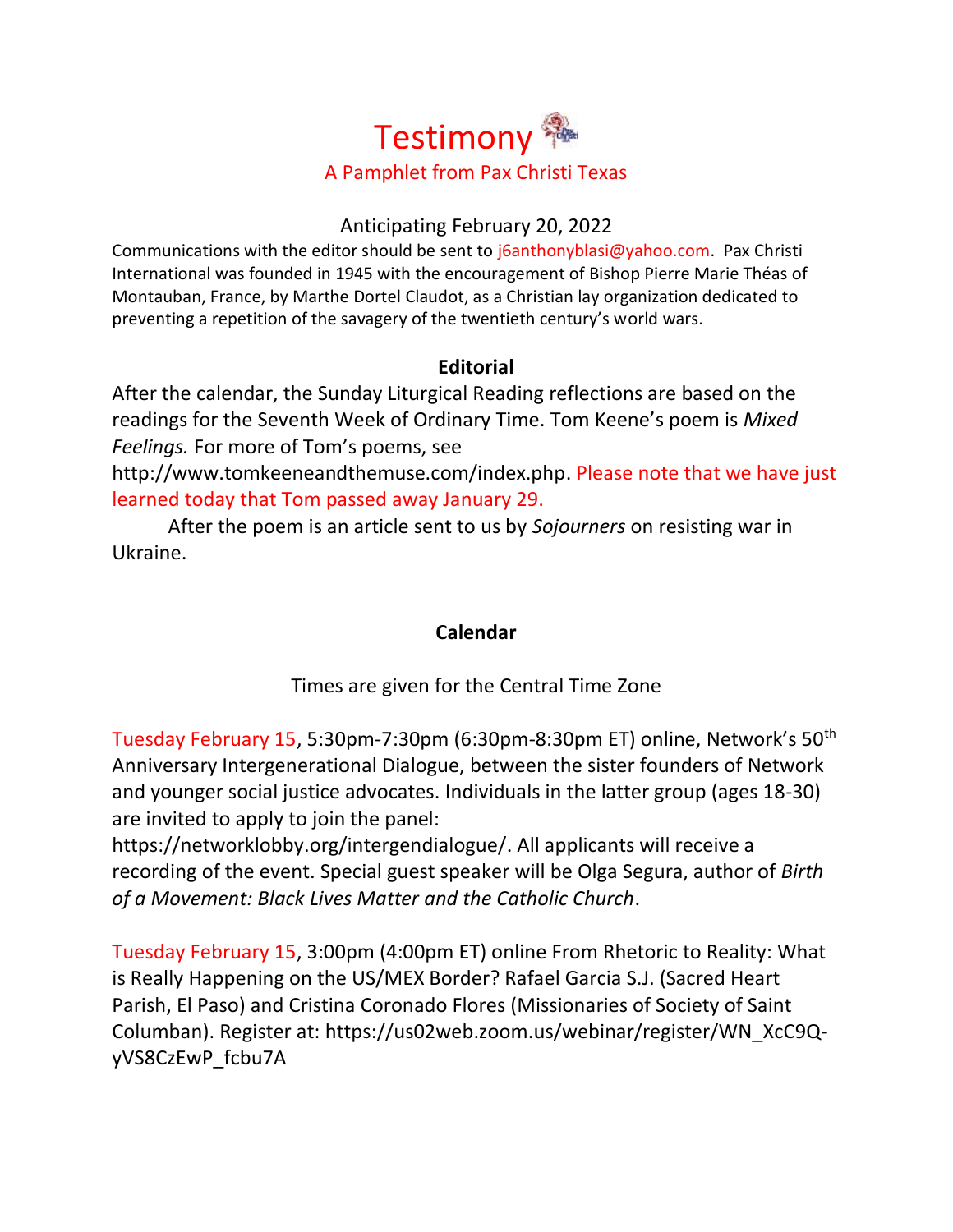Tuesday February 15, 6:00pm (7:00pm ET) online panel "What Is Going on with Latino Voters? Faith, Politics, and the Latino Community in 2022," Luis Ricardo Fraga (University of Notre Dame), Ana Gonzalez-Barrera (Pew Research Center), Sabrina Rodriguez (*Politico*) Gabby Trejo (Sacramento Area Congregations Together), and Maria de Lourdes Valencia (Catholic Diocese of San Diego). RSVP at: [https://catholicsocialthought.georgetown.edu/events/what-is-going-on-with](https://catholicsocialthought.georgetown.edu/events/what-is-going-on-with-latino-voters#rsvp)[latino-voters#rsvp](https://catholicsocialthought.georgetown.edu/events/what-is-going-on-with-latino-voters#rsvp)

Wednesday February 23, online "Women in Ministry: What About the Diaconate?" Phyllis Zagano (Hofstra University). Information at: [https://www.sacredheart.edu/academics/colleges--schools/college-of-arts-](https://www.sacredheart.edu/academics/colleges--schools/college-of-arts--sciences/departments/catholic-studies/center-for-catholic-studies-spring-speaker-series/) [sciences/departments/catholic-studies/center-for-catholic-studies-spring](https://www.sacredheart.edu/academics/colleges--schools/college-of-arts--sciences/departments/catholic-studies/center-for-catholic-studies-spring-speaker-series/)[speaker-series/](https://www.sacredheart.edu/academics/colleges--schools/college-of-arts--sciences/departments/catholic-studies/center-for-catholic-studies-spring-speaker-series/)

Wednesday February 23, 7:00pm-8:00pm online Texas Coalition to Abolish the Death Penalty membership meeting. Register at: [https://docs.google.com/forms/d/e/1FAIpQLSeMcPfsnWvWSjOz0sKvjMsL5pLJOg](https://docs.google.com/forms/d/e/1FAIpQLSeMcPfsnWvWSjOz0sKvjMsL5pLJOg4Q0F__xiWoeXg5k8GZzQ/viewform) [4Q0F\\_\\_xiWoeXg5k8GZzQ/viewform](https://docs.google.com/forms/d/e/1FAIpQLSeMcPfsnWvWSjOz0sKvjMsL5pLJOg4Q0F__xiWoeXg5k8GZzQ/viewform)

Saturday February 26, 9:00am-2:00pm, online, Texas Coalition for the Abolition of the Death Penalty annual conference. The keynote address will be given by Sister Helen Prejean. There will be four concurrent breakout sessions, as well as a panel discussion on successful abolition efforts in other states: LaKeisha Cook (Virginia), Rep. Robert Renny Cushing (New Hampshire), and Denis Maes (Colorado). Prices vary by category: \$50 to \$90. Register at: [https://tcadp.org/tcadp-2022-annual](https://tcadp.org/tcadp-2022-annual-conference-registration/)[conference-registration/](https://tcadp.org/tcadp-2022-annual-conference-registration/)

Wednesday March 2, 6:00pm (7:00pm ET) online "Women's Ordination and the Synodal Church" KateMcElwee (Women's Ordination Conference) and Heidi Schlumpf (National Catholic Reporter). Information at: [https://www.sacredheart.edu/academics/colleges--schools/college-of-arts-](https://www.sacredheart.edu/academics/colleges--schools/college-of-arts--sciences/departments/catholic-studies/center-for-catholic-studies-spring-speaker-series/) [sciences/departments/catholic-studies/center-for-catholic-studies-spring](https://www.sacredheart.edu/academics/colleges--schools/college-of-arts--sciences/departments/catholic-studies/center-for-catholic-studies-spring-speaker-series/)[speaker-series/](https://www.sacredheart.edu/academics/colleges--schools/college-of-arts--sciences/departments/catholic-studies/center-for-catholic-studies-spring-speaker-series/)

Saturday March 12, 1:00pm (11:00am Pacific), online "The Nonviolence of St. Francis and St. Claire," Ken Butigan (DePaul University). Register by March 8 at: <https://beatitudescenter.org/>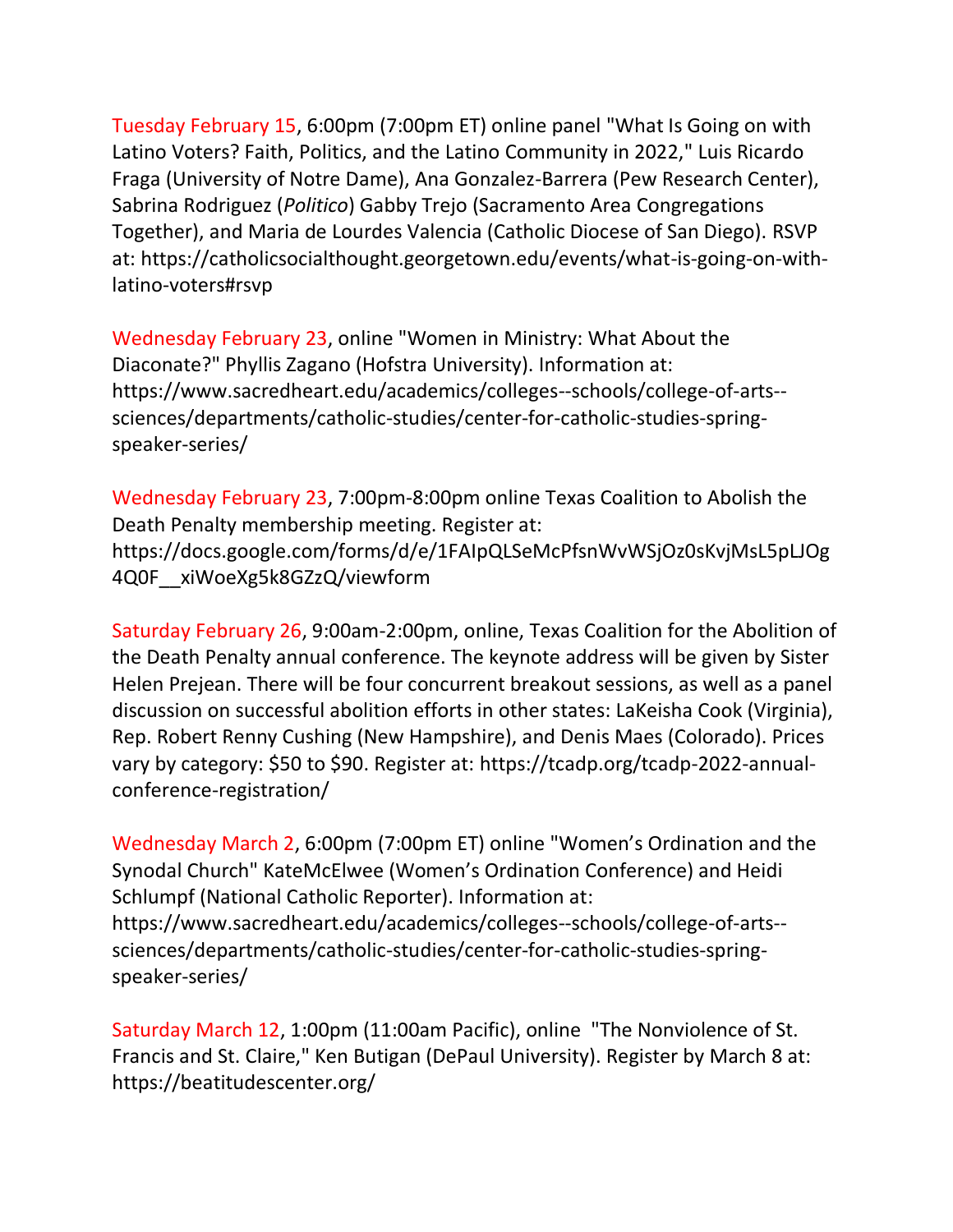Saturday April 9, 11:30am-2:00pm (12:30pm-3:00pm ET) online "White Supremacy and American Christianity," Robert Jones (Public Religion Research Institute), Bryan Massingale (Fordham University), and Marcia Chatelain (Georgetown University). Register at: <https://networklobby.org/uschristianityconvo/>

### **In Austin**

Thursday February 24, 6:00pm-8:30pm, Community Engagement Meeting Hosted by the Austin Police Department. Holy Cross Church Family Life Center, 1110 Concho St., Austin.

# **First Reading** (1 Samuel 26:2, 7-9, 12-13, 22-23)

The Lectionary editors deleted many details from a narrative about David, leaving the reader with the main point: King Saul had made himself an enemy of the charismatic young David and set out with an army to capture and kill him. When the king and his army retired for the night, David was able to infiltrate the camp and, if he wanted to, assassinate the king. Despite a companion's urging to kill the king, David would not do it; government was from God and should be respected.

The point is not that revolution is never permitted; the text simply does not say never to overthrow a government. Rather, David's refusal to kill the king exemplifies the respect to be granted government as such. Rebellion is not something to be undertaken lightly. Rebellion simply to put oneself on the throne is something seemingly disallowed.

In our own time, we have witnessed an effort to overturn a legitimate election by an angry mob (January 6, 2022). We also hear claims that common sense measures of public health should be resisted as a matter of "freedom." Some officials of various churches even associate such willful resistance with Christianity. One can only wonder where true loyalties reside.

## **Second Reading** (First Corinthians 15: 45-49)

The way the Lectionary extracts the reading from *First Corinthians* makes what Paul is getting at quite opaque. He is talking about the resurrection of the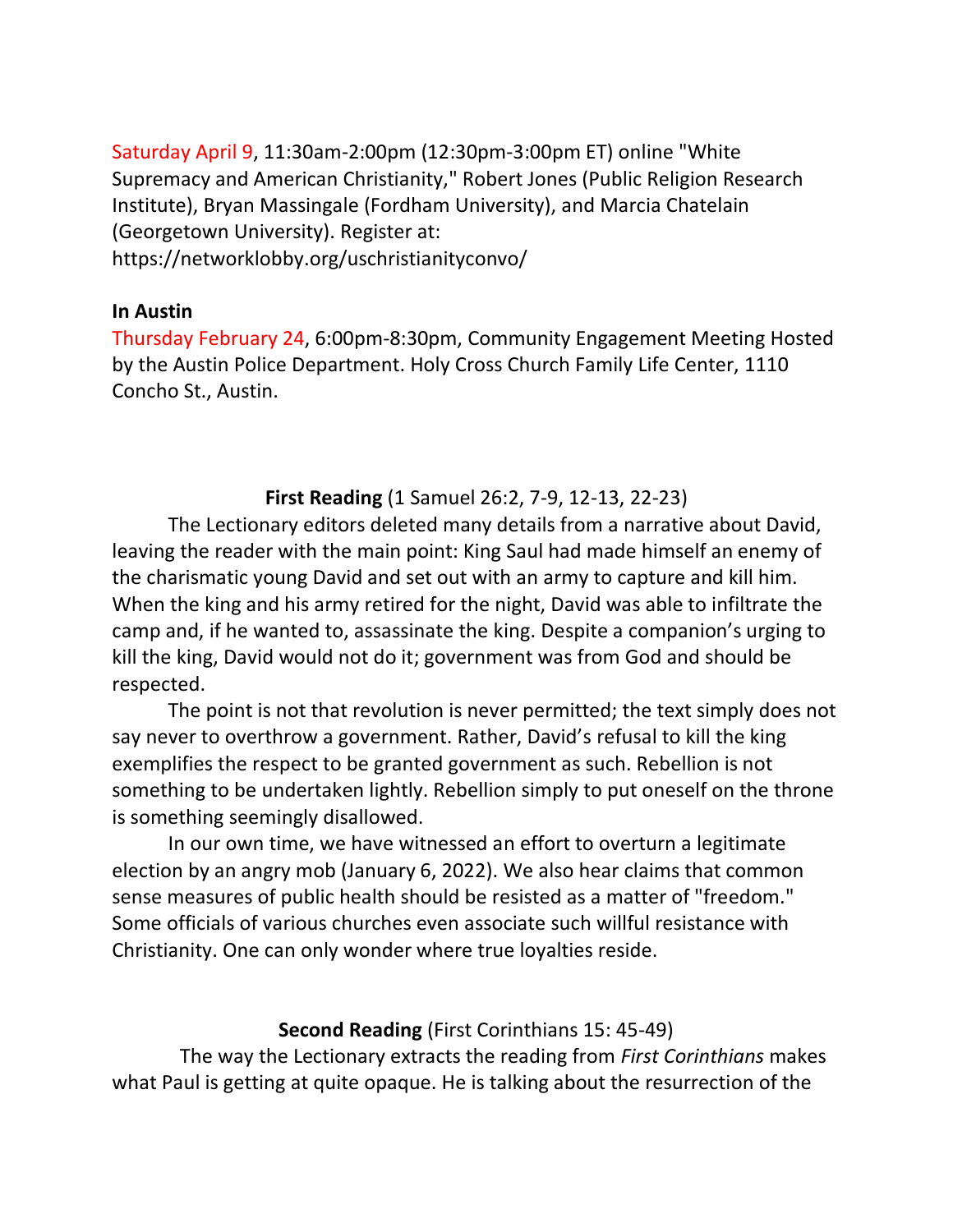dead. Before the reading, he says, "Something is sown in decay, it is raised without decay; something is sown without honor, it is raised in glory; something is sown in weakness, it is raised in strength; a natural body is sown, a spiritual body is raised." From there, the reading takes up the contrast between the "first Adam" and the "last Adam." It is possible to respond to such a reading by setting one's sites on an escape from this world, but Paul was not writing to people who were worried about their own condition in this world. They had lost loved ones to death and were concerned about the deceased. The passage has nothing to do with escapism.

In my years as an educator, I learned early on that young people have trouble coping with death, more so than those of us who have lost a number of family members and friends. I remember in particular when a student named Frankie died. He had arrived as a freshman in college, able to walk, but much misshapen. His classmates joked about him and avoided getting to know him. Over the course of a few years, he gradually lost the use of his muscles, as his disease progressed. By the time he was in my upper division social theory class, he was wheelchair bound, unable to use his hands, and barely able to talk. As his physical powers diminished, he transformed his classmates, who had taken to pushing his wheelchair for him and inviting him to study groups and parties. When he died, no doubt rising in spirit, they were devastated.

### **Third Reading** (Luke 6.27-38)

It is a principle of criminal law, at least as we know it, that victims of crime as well as their family and friends are not to serve as prosecutor, judge, or jurors in the case in which they have been victimized. The point of the law is that the state, as a neutral party, should administer justice, that uninvolved jurors should decide upon guilt, and that not even the appearance of revenge should taint decisions to prosecute, convict, or punish. The establishment of such a system of justice rather than one of blood revenge and duels is an important step in civilizing humanity.

This passage from the Sermon on the Plain in Luke's gospel, which parallels the Sermon on the Mount in the Gospel of Matthew, would have a follower of Jesus who is victimized accept the mistreatment. Where there is an effective rule of law, "turning the other cheek" and similar behavior is not hyperbole or an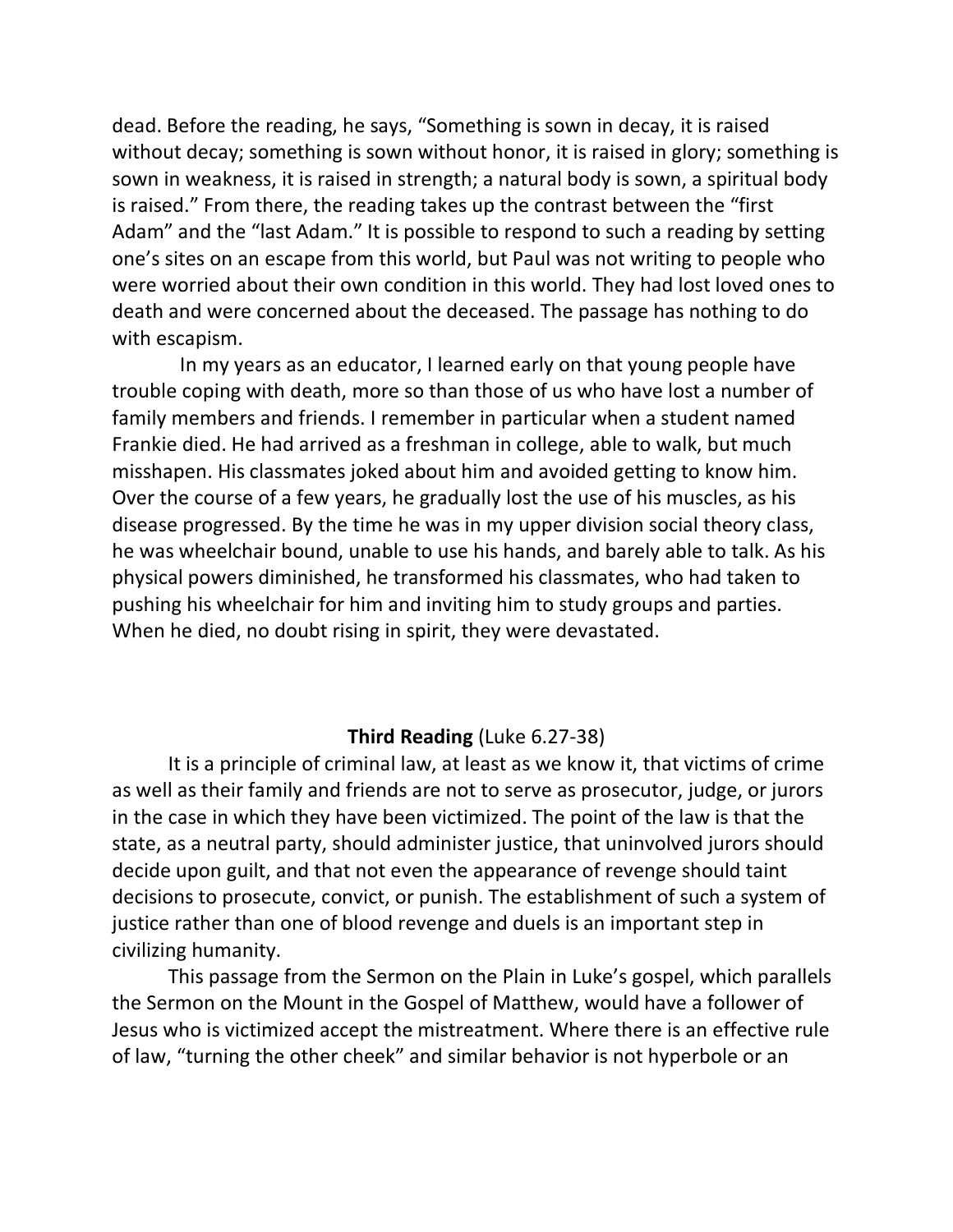exaggerated ideal, but eminently practical. The implication is that civilized people should actually behave this way.

But there is more. The Christian should endeavor to be at peace with someone who would perpetrate some injury. Offering the other cheek or a second garment can disarm. It might establish a relationship, as might giving to someone begging for a handout.

The stance of a disciple of Jesus contrasts that of those who seek to walk about carrying guns and looking at the world as someone ready to take aim.

#### **Poem**

### *Mixed Feelings*

Over generations we puzzle: If God is good, if creation is good, why do we suffer?

 *It's hard to explain,* says God, according to what the mystics tell.

I wonder too and recall a story: We talked as we sat at the tavern's bar, a stranger and I.

He'd just gotten out of the army, I was still in. How do you feel about it, I asked.

 *I would not trade it for a million dollars but I wouldn't give two cents to go through it again.*

Tom Keene and Muse June 16, 2021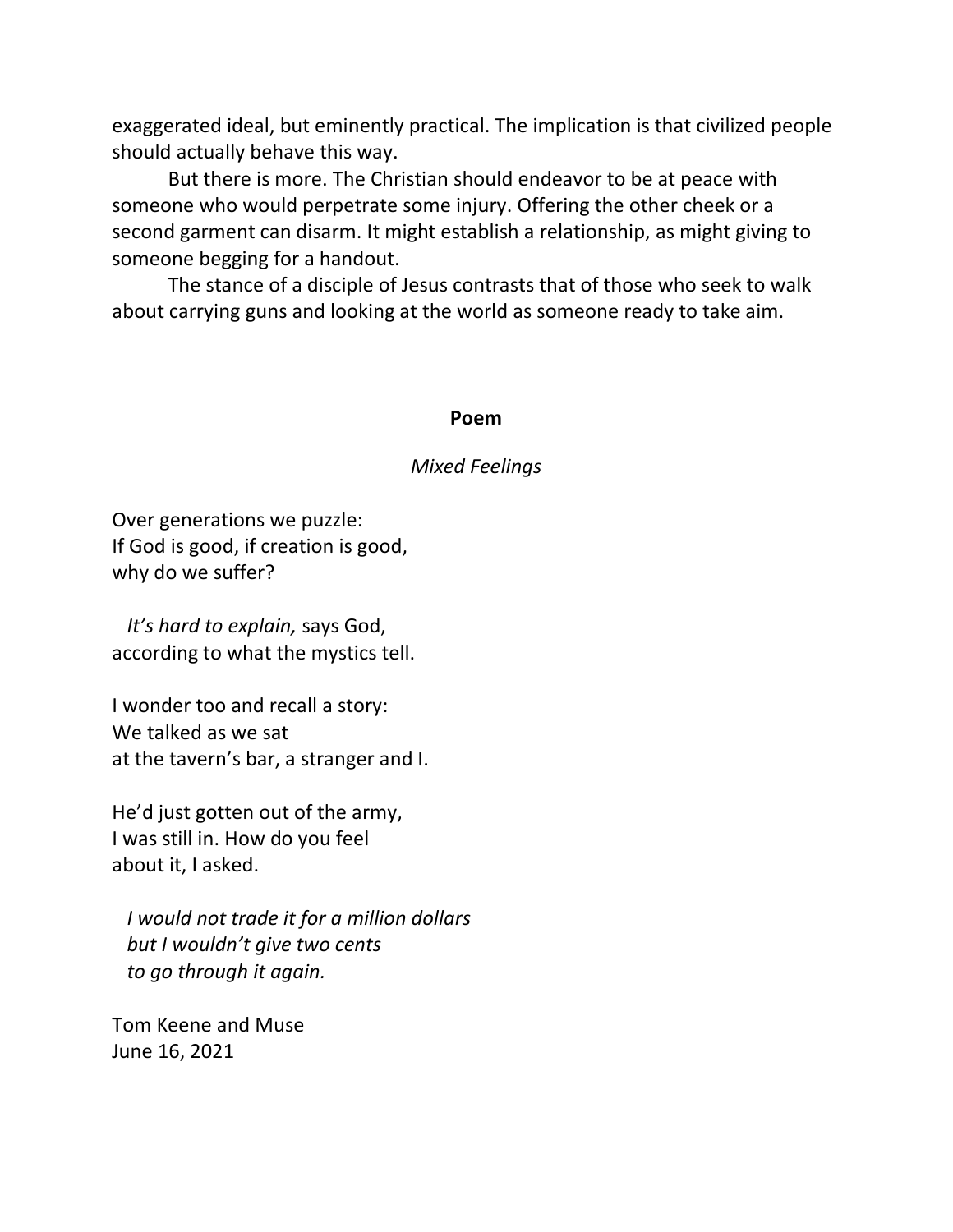# **As Russia Advances, Ukraine's Churches Say 'No' to Military Solution** By [Adam Russell Taylor,](https://sojo.net/biography/adam-russell-taylor) [Rose Marie Berger](https://sojo.net/biography/rose-marie-berger)

The forces that incite and fuel war can feel inevitable. Though the Olympics are usually [greeted](https://olympics.com/ioc/news/un-general-assembly-adopts-olympic-truce-for-beijing-2022) by temporary truces and international peace building, this year's winter games take place as the Russian Federation [amasses](http://www.cbsnews.com/pictures/russias-massive-military-buildup-photos/) troops and military hardware along its border with Ukraine. U.S. military and intelligence assessments [estimate](https://www.washingtonpost.com/world/2022/02/05/ukraine-russia-nato-putin-germany/) that a conflict could result in as many as 50,000 Ukrainian civilian casualties and create up to 5 million refugees — all because of a power struggle between NATO, Europe, the United States, and Russia for dominance in the region and control over fuel supply chains. While the forces of imperialism seem inescapable, the role of the church is to show the way out.

Russian President Vladimir Putin has been incensed with Ukraine since 2014 when the Maidan Revolution ousted Putin's hand-picked Ukrainian president Viktor Yanukovych and replaced the government with one interested in negotiating with Europe. Putin rallies his own base around a dream of restoring the Soviet empire — as his dominance in Belarus and the occupied territories of Crimea and Donbas demonstrate. Through Putin's current aggressive moves on the Ukrainian border, he also seeks to sow divisions within NATO to weaken both the United States and the Western alliance; former U.S. President Donald Trump only helped the cause by repeatedly [threatening](https://www.nytimes.com/2019/01/14/us/politics/nato-president-trump.html) to leave NATO during his administration. Putin views Ukraine's desire to join NATO, which was initially formed to oppose the Soviet Union, as a threat and wants assurances from the West that this is off the table — assurances the U.S. and its allies in Western Europe have thus far been unwilling to provide.

While Ukraine and Russia both have state-sponsored Orthodox churches that are susceptible to partisan political conflict, many churches of all denominations at the local level are addressing the current crisis by expanding their social services. According to [Major Archbishop Sviatoslav Shevchuk](https://www.vaticannews.va/en/church/news/2022-02/ukraine-russia-peace-conflict-online-conference-church.html) of the Ukrainian Greek Catholic Church, these churches are working to "supply food, warm clothes, and offer psychological assistance" to those in need. Catholic parishes and staff at Caritas, an international Catholic relief organization, are providing material, spiritual, and psychological aid along the conflict line. Shevchuk said that the priests and nuns will stay with their people whether or not there is an invasion. He [hopes](https://cruxnow.com/church-in-europe/2022/02/catholic-chief-calls-ukraine-a-pawn-in-escalating-us-russia-conflict) that, through these actions, the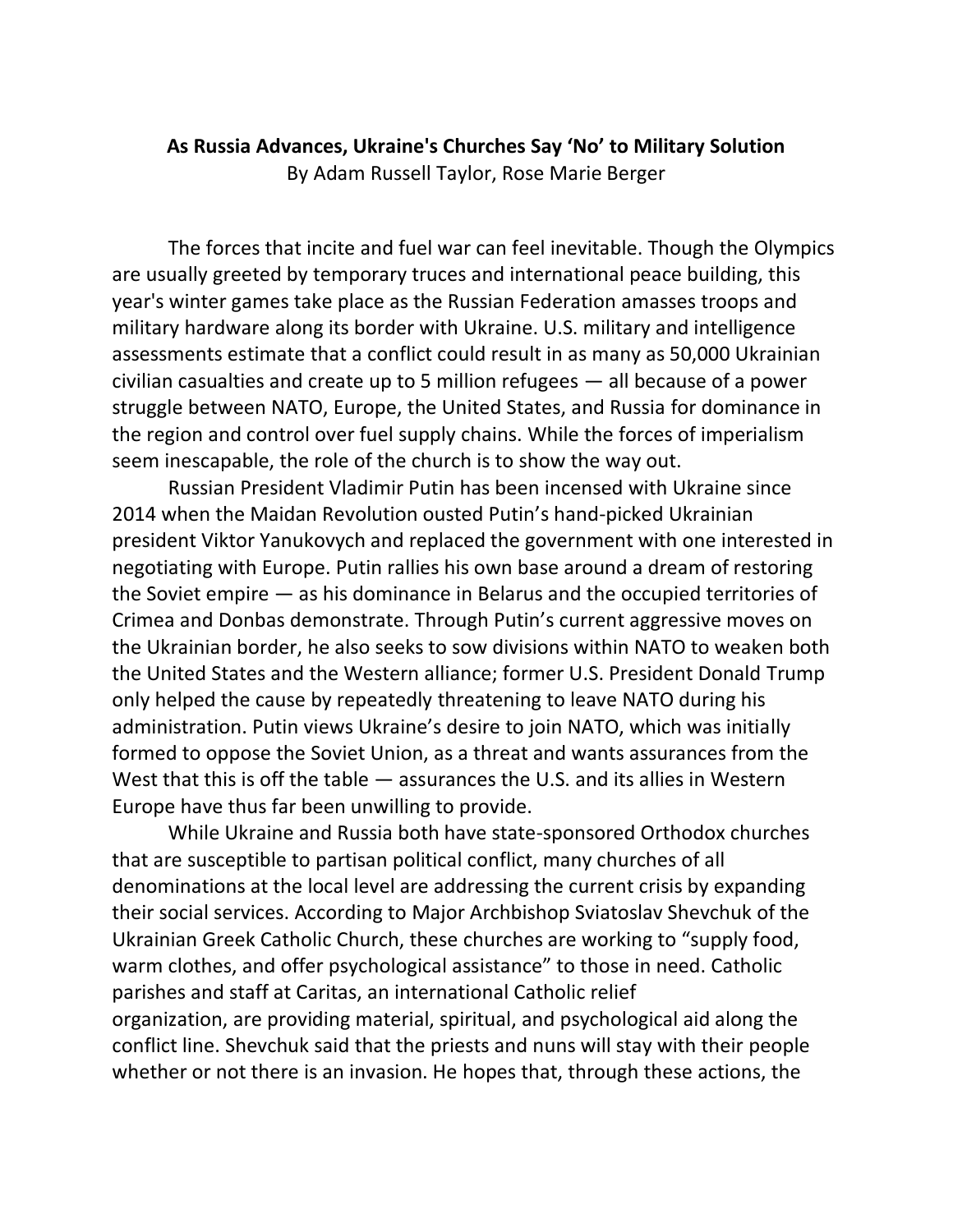church can "say out loud 'no' to military action as a solution to problems" and rather promote dialogue, solidarity, and cooperation.

At the international level, we do see prospects for peace. David Cortright and George A. Lopez at Notre Dame's Kroc Institute for International Peace Studies are cautiously optimistic about the [mix of diplomacy and](https://thebulletin.org/2022/02/how-to-mix-sanctions-and-diplomacy-to-avert-disaster-in-ukraine/) threats of more [severe multilateral sanctions](https://thebulletin.org/2022/02/how-to-mix-sanctions-and-diplomacy-to-avert-disaster-in-ukraine/) the United States and its allies have been pursuing for the past month. Working in concert with European allies, now is the time for the Biden administration to ramp up negotiations with Russia to de-escalate the crisis, which can include assurances to further demilitarize the region and even a commitment to delay future NATO expansion.

While it is impossible to fully predict Putin's plans, we strongly believe that Christians must tap into our prophetic imagination to see a path toward peace rather than accept war as a foregone conclusion. Ukrainian Christians are modeling this prophetic imagination and courage: In response to a circulating theory that religious conflict in the region is a reason for Russia's aggression, Shevchuk strongly reiterates that, though churches have different political views, people at the grassroots are united. Among Ukraine's religious leaders, [says](https://www.romereports.com/en/2022/02/04/leader-of-ukrainian-greek-catholic-church-our-priests-and-nuns-will-stay-with-our-people/)  [Shevchuk](https://www.romereports.com/en/2022/02/04/leader-of-ukrainian-greek-catholic-church-our-priests-and-nuns-will-stay-with-our-people/), "it is very clear that religious peace is a matter of national security. So we are avoiding any kind of conflicts among us and we are trying to foster religious peace in Ukraine as much as possible."

While the prophet Isaiah's vision of nations beating swords into plowshares (Isaiah 2:4) may seem utopian, the presumption of peace is both a practical and moral imperative. We must channel that vision into advocacy for [practical](https://sojo.net/articles/we-have-nonviolent-tools-end-conflict-we-just-dont-use-them)  [alternatives](https://sojo.net/articles/we-have-nonviolent-tools-end-conflict-we-just-dont-use-them) to conflict — including supporting spaces for Ukrainian civil society to express their views directly to policy makers; supporting ceasefires; protecting local communities in conflict through unarmed civilian protection (UCP); incorporating the training for unarmed civilian-based defense in Ukraine; limiting arms sales by supporting the Arms Trade Treaty that regulates international trade in conventional weapons; taking unprecedented steps toward renewable energy supplies and thus limiting the ways aggressors can hold access to fossil fuels captive; and taking steps toward nuclear disarmament through engaging the Treaty on the Prohibition of Nuclear Weapons.

[Nonviolent tools](https://paxchristi.net/wp-content/uploads/2021/10/PCI-brochure-POLICYMAKERS-TOOL-NONVIOLENCE-21.pdf) can be effective in confronting aggression and preventing war. According to [studies](http://www.nonviolent-conflict.org/blog_post/ukrainians-vs-putin-potential-for-nonviolent-civilian-based-defense/?fbclid=IwAR3TMYXPKR9jN0Stwu2D5YqaLlUqiBDeYu3x9ju_jBn7Ls2QbPzyQuBI6AI) conducted by the International Center for Nonviolent Conflict, Ukrainians "show a surprising level of support for the type of resistance that neither Ukrainian policymakers nor their Western backers have considered in their defense planning: mass nonviolent resistance actions against a formidable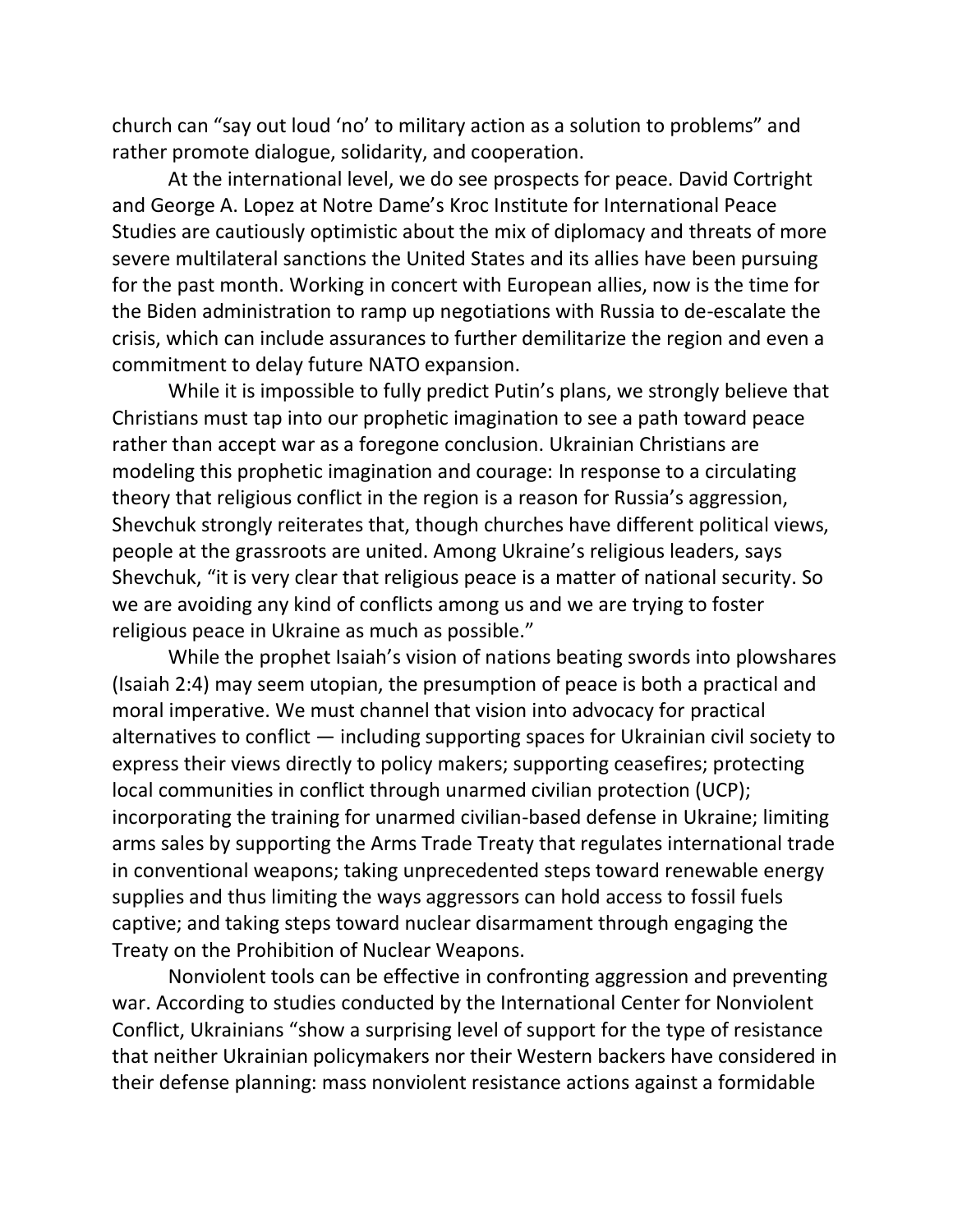military invader." An unarmed civilian defense strategy can also divert a possible internal coup and the "emergence of a domestic military dictatorship—possibly closely allied with Russia—from overtaking the country's young democracy," writes Maciej Bartkowski, senior advisor to the ICNC and a contributor to the Catholic Nonviolence Initiative. Civilian-based defense models have a long history in resisting aggression, as well as a modern history in the defense of states living along Russia's borders. In 2016, the Lithuanian Ministry of Defense issued two [preparedness manuals](http://kam.lt/lt/katurimezinoti.html) on the "modes and principles of civil resistance" as part of its national defense. Lithuania has entered into civil resistance agreements with neighbors Estonia and Latvia to broaden the strength of their civil defense.

The church and civil society have vital roles to play in resisting autocratic expansion — both in the United States and around the world. In response to Putin's aggression and the West's militarized response, on Jan. 27 Sojourners joined a range of denominations and faith-based partners in a [statement](https://www.fcnl.org/updates/2022-01/faith-groups-urge-leaders-deescalate-tension-pursue-peace-ukraine) calling on U.S. President Joe Biden and other political leaders to "do everything in their power to protect human lives and prevent war … Rather than relying on militaristic approaches, our leaders must invest in efforts to sustain peace and prevent harm to those who would suffer the most from the devastating and longterm impacts of conflict. Only by vigorously pursuing all avenues for peace can we fulfill our sacred duty to respect the equal dignity and worth of every person."

Religious leaders in Ukraine are leading the way. Catholic Archbishop Visvaldas Kulbokas, Apostolic Nuncio to Ukraine, noted that amid armed military conflict and aggravated political stalemates with all parties protecting their own interests, the church has the role of praying and taking action for peace. We must also pray and act to help convert military and political leaders from the use of force to effective engagement for peace. Kulbokas reminds us of Jesus' words to the one who cut off the high priest's servant's ear, asking him to put his sword back into its sheath.

#### **Other Links**

Pax Christi International <http://www.paxchristi.net/>

Pax Christi U.S.A.